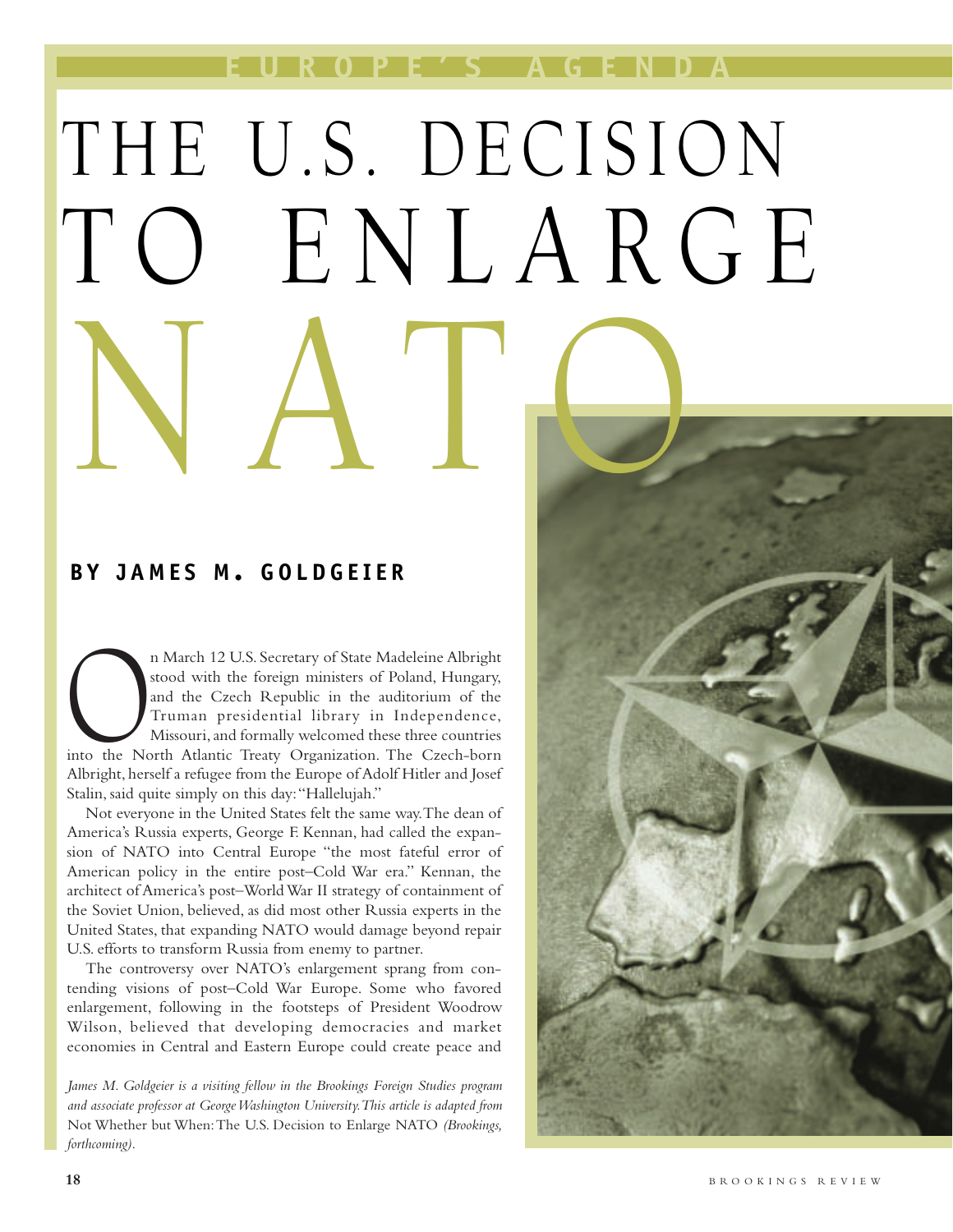*How, When, Why, and What Next?*



prosperity there. They thought that the prospect of membership in the West's premier security institution would be a powerful incentive for continued reform. Other supporters focused more on the need for stability along Germany's eastern border, arguing that unrest there might lead Germany to believe that it had to undertake unilateral security efforts in Eastern Europe. Still other enlargement supporters, wary of the threat from Moscow, saw in the Cold War's end an opportunity to extend NATO's geostrategic reach in case Russia should ever again seek to dominate its European neighbors.

Passions ran just as strongly on the other side. Those who envisioned a chance to cooperate with Russia to reduce the dangers of nuclear war by dismantling and storing thousands of Russian nuclear warheads were appalled by NATO expansion; they believed that Moscow would regard NATO's inclusion of former Warsaw Pact nations as a direct affront and would drop its efforts to cooperate with the West. Still others, convinced that NATO had become the most effective military alliance in history, feared that adding new states in the east would impair its ability to address problems that might arise in Europe and elsewhere.

Given such controversy, enlargement of the Alliance was a highly uncertain prospect when the Clinton administration began discussing NATO's future in the summer of 1993.The new American president had won his election by focusing on the economy, not by promising to extend America's most solemn commitment to defend others. Inside the legislative and executive branches in the United States, there were few committed proponents of NATO enlargement.With the Cold War over and resources for foreign policy diminishing, only a handful of members of Congress showed any interest in NATO's future, and even fewer were thinking in terms of adding new members. Meanwhile, within the bureaucracy, officials who worked on NATO or Russian affairs were almost completely opposed to expansion, fearing its effect on the Alliance and on U.S.-Russian relations.

How did the handful of supporters of NATO enlargement within the Clinton administration prevail? Why did a Republican-controlled Senate give overwhelming support to a national security initiative put before it by a Democratic president? And what does round one of a process that NATO has promised will continue suggest for the future?

## **The Battles within the Clinton Administration**

In October 1993, the Clinton administration and its NATO partners announced that they would unveil at the January 1994 NATO summit a new initiative to reach out to the east: the Partnership for Peace.The Partnership, a military cooperation program, was the product of bureaucratic battles over how NATO should respond to the Central Europeans' desire to join the Alliance.To the Pentagon, the Partnership was the perfect program—one that could build military relationships, involve all European countries, postpone the need to offer new security guarantees, and avoid confrontation with the Russians.

As 1994 unfolded, however, enlargement supplanted the Partnership for Peace as America's primary NATO policy. During a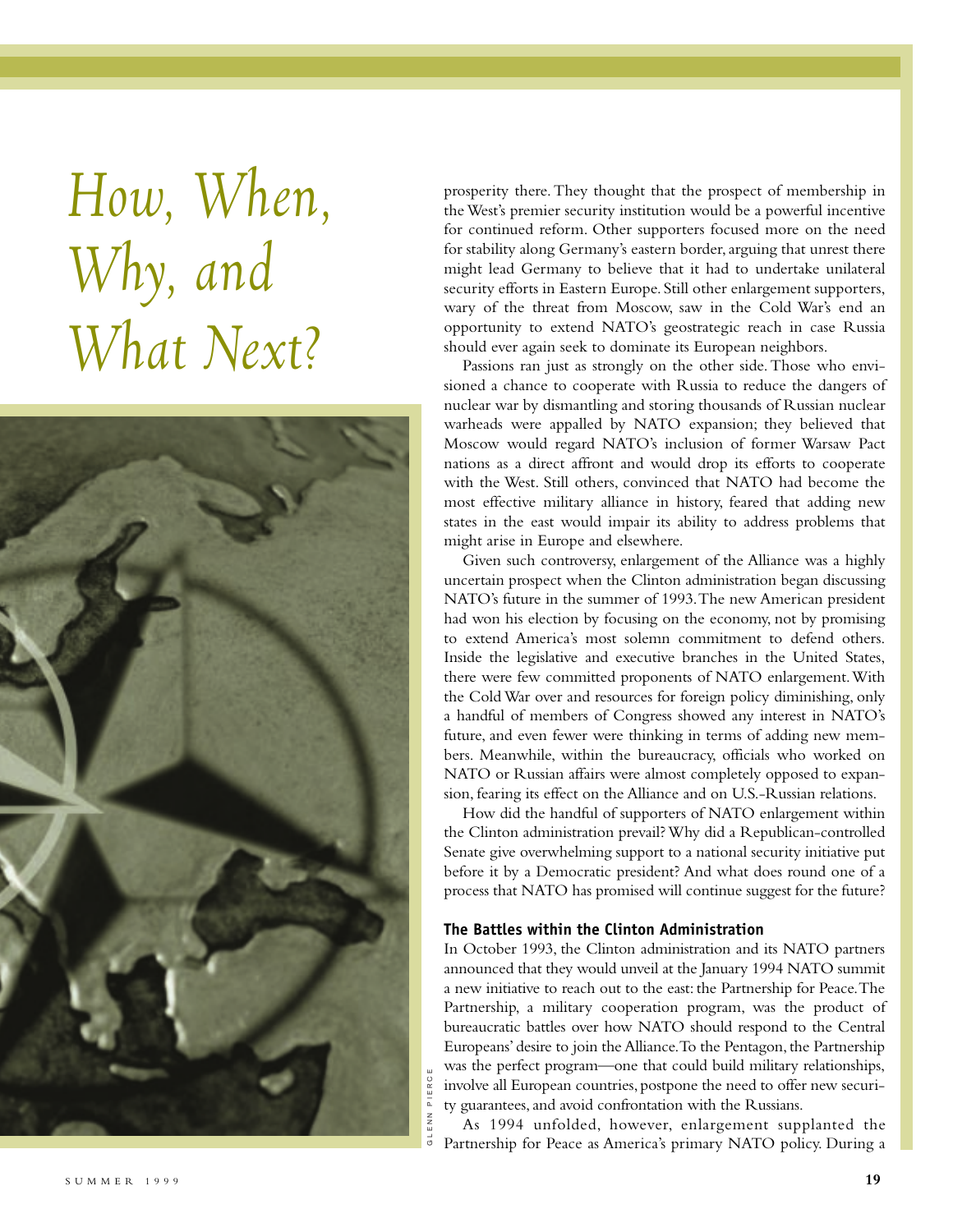# **EUROPE'S AGENDA**

visit to Prague in January, President Clinton stated flatly that "the question is no longer whether NATO will take on new members but when and how." Six months later, in Warsaw, he added, "Now what we have to do is to get the NATO partners together and to discuss what the next steps should be." In both capitals, urging the president to be clear about his intentions for NATO was National Security Adviser Anthony Lake, the most important of the early enlargement supporters. Clinton's speeches in Prague and Warsaw gave NATO enlargement a big push forward—though, in the absence of any formal decision meeting, most of his bureaucracy did not notice.

Clinton's interest in NATO enlargement had been sparked in

April of 1993, when Czech President Vaclav Havel and Polish President Lech Walesa, two giants of Central Europe, had visited Washington and appealed to Clinton to erase the line drawn through Europe by Soviet dictator Josef Stalin. Shortly after their visit, Clinton and Lake articulated a vision of American foreign policy centered on the need to enlarge the community of market democracies. NATO, Lake suggested, could assist this effort in Central and Eastern Europe. Domestic political pressure from conservative Republicans and from the U.S. ethnic communities gave this broad strategic objective added resonance with a White House that always had an eye on the requirements for reelection.

Waving pages from the president's Prague and Warsaw speeches in the air in late September of 1994, newly installed Assistant Secretary of State for European Affairs Richard Holbrooke told a stunned group from the Pentagon that the president had stated his support for enlargement and that it was up to them to act on it. Over the next three months, as skeptics inside the administration realized that the president, vice president, national security adviser, and secretary of state all supported NATO enlargement, the bureaucracy fell into line behind what emerged as a two-track policy to enlarge NATO while at the same time enhancing cooperation with Russia.

## **The Congressional Push**

Meanwhile, on Capitol Hill, a handful of enlargement supporters had begun to prod the administration to move faster. Benjamin Gilman (R-NY) and Henry Hyde (R-IL) introduced legislation in the House of Representatives, followed by Paul Simon (D-IL) and Hank Brown (R-CO) in the Senate. Other vocal supporters included Republicans Richard Lugar (IN) and William Roth (DE).Their efforts culminated in the



inclusion of NATO enlargement as part of the Republican Contract with America in September 1994 and, a month later, passage of the NATO Participation Act, giving the president authority to provide military aid to help the Czech Republic, Hungary, Poland, and Slovakia make the transition to NATO membership. For Republicans, the goal was largely to secure the victory of the Cold War by protecting new democracies from a future Russian threat.

Legislators in general tended to be indifferent to enlargement. Outside of a few vocal supporters, most were largely ignorant of European security issues. They may have felt generally positive about the Alliance's role in the Cold War, but in the electoral environment of 1992–94, the vast

majority of congressmen and senators saw no reason to squander their time on an issue about which few constituents cared.

## **The Politics of Enlargement**

The Clinton administration faced a variety of crosscutting political currents in the next phase of the enlargement process. Although the president had decided that NATO should expand at some point, he feared that moving too fast would jeopardize his single most important national security objective: assisting reform in Russia.While Boris Yeltsin's seemingly precarious domestic position and Russian outbursts against enlargement pushed in one direction, Central Europeans and Republicans pushed in the other.The president could not be seen as holding Central Europe hostage to Moscow, but neither could he afford to undermine Yeltsin. Political logic dictated that Clinton could not be explicit about an enlargement timetable before the July 1996 Russian presidential election. But he had to say something concrete before his own reelection bid in November to reap the political benefits from his policy. Meanwhile, as long as the war in Bosnia raged, the United States could not hope to push the Alliance to enlarge.

By October 1996, conditions were ripe for an announcement.Yeltsin had been reelected.The 1995 Dayton accords had brought peace to Bosnia.Two weeks before the U.S. election, the president went to Detroit and, before a large audience of Americans of Central and Eastern European descent, proclaimed his support for new members to enter NATO in 1999.

Constitutionally, however, the process was just beginning. As the Clinton administration began seeking Senate advice and consent in 1997–98, some senators would want to be assured that Russia accepted this first wave; others would fear any arrangement that gave Russia too much influence. All